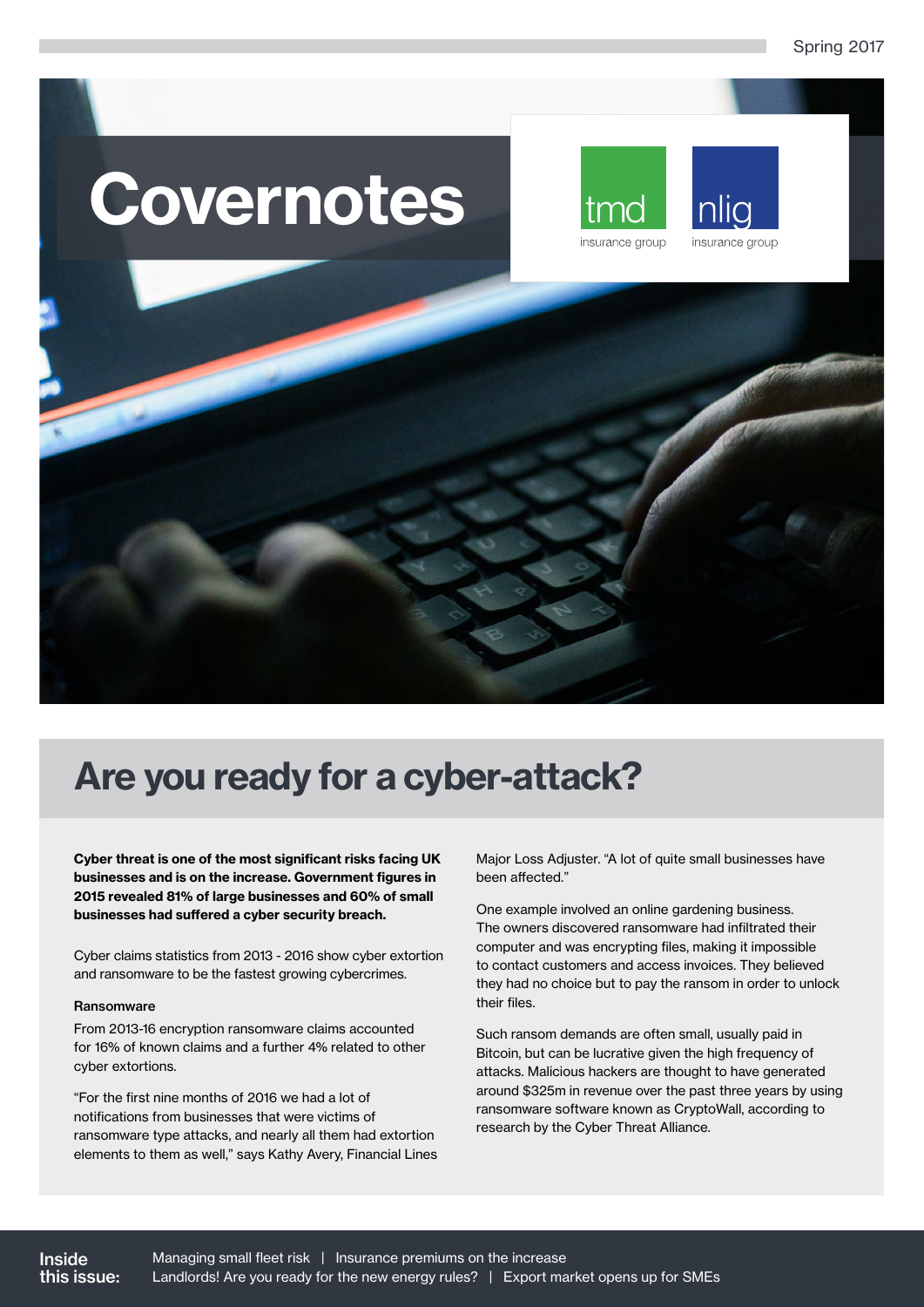### The Internet of things

The Internet of things, refers to the huge number of everyday devices with the ability to gather data through built-in sensors and transmit over the Internet. For example Smart TVs, CCTV cameras, digital video recorders, smart thermostats, webcams and home routers to name just a few. A threat currently worrying experts is a large scale DDOS (Distributed Denial of Service) attack on such devices resulting in widespread disruption. Such attacks are on the increase, up 138% year on year, according to Akamai's latest State of the Internet/Security Report.

### Latest statistics show cyber extortion and ransomware to be the fastest growing cybercrimes.

For those affected by ransomware or Denial of Service attacks, business interruption costs are highest during peak trading periods. In one particular case, although the ransom demand was only £262, the business interruption claim for the company concerned was in seven figures, as their website was taken down over a weekend.

Whilst cyber-attack, and more specifically ransomware, is on the increase, many businesses, of all sizes, still do not fully understand the risks involved or the need to have robust cyber security in place. They also currently tend to over-estimate the extent to which their existing insurance provides cover.

### The solution

From a severity perspective, business interruption and data breach will continue to be significant drivers of loss now and into the future. If your business holds sensitive customer details, relies heavily on IT systems and websites, and/or processes payment card information, the threat of cyber attack is very real.

As your insurance broker, we can help protect your vulnerability to cyber threat by arranging cover against a wide range of risks, including business interruption, theft of intellectual property, loss of income, damage management or recovery / repair to corrupted or lost files, reputational damage and more.

We work with a panel of insurers who provide Cyber coverage and we will work with you to identify which cover suits your needs best.

### Sources:

UK Cyber Security: The role of insurance in Managing and Mitigating the risk. March 2015 HM Government AIG Claims Intelligence Series: Behind the numbers: Key drivers of cyber insurance claims https://www.iclg.co.uk/practice-areas/product-liability/product-liability-2016/ horizon-scanning-the-future-of-product-liability-risks Hiscox Cyber Readiness report 2017 Insurance Age Cyber Article 27.4.16

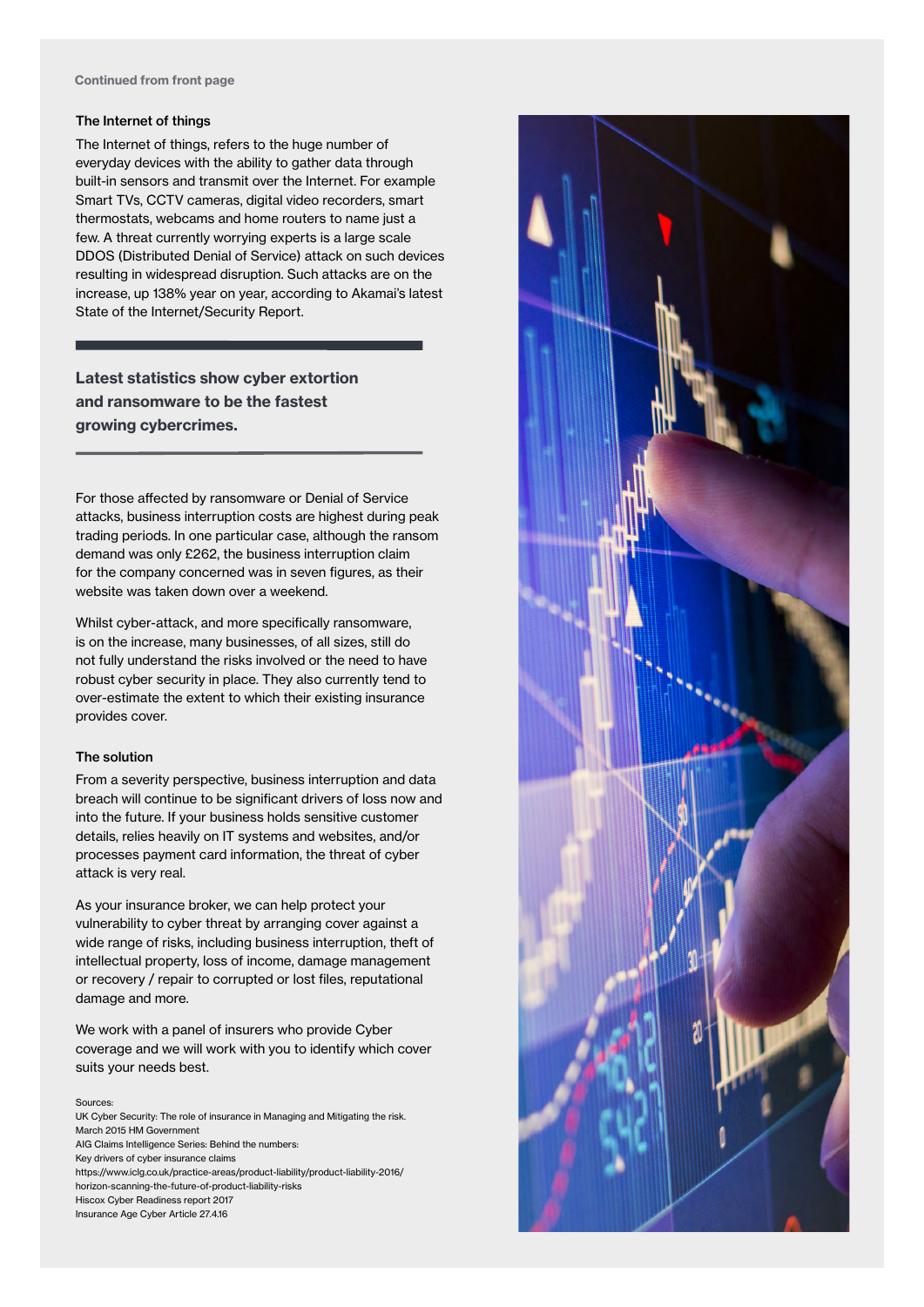

# Managing small fleet risk

The Health and Safety Executive estimates one-third of all road accidents involve an at-work driver, which means it's never been more important to ensure your vehicles are safe and your drivers are safety-conscious; options to help you manage your small fleet risks include:

### **Telematics**

Simple smartphone apps are available for small fleets telling you where your vehicles are at any time of day and monitoring driver behaviour. The cost is minimal, but the benefits can be huge, as telematics, along with dash cams, can help determine what has happened at the time of an accident and help protect against fraudulent claims.

### **Distraction**

EU data reveals that distraction is a contributory factor in up to 30% of collisions. A survey by road safety charity, Brake, found that 55% of the 25 to 34 year old drivers questioned had sent or read a text message on their mobile whilst driving during 2016.

New legislation (March 1, 2017) means such drivers will now get an automatic 6 points, instead of 3 on their licence and an increased fine of £200. New drivers could find they have their licence revoked if caught within 2-years of passing their test.

A driver distraction policy can help to reduce risks, specifying your company's conditions, which may include banning or limiting hands-free mobile phone use, not smoking or eating whilst driving, and stopping to change satnav settings.

A survey in 2016 by road safety charity, Brake, found 55% of 25-34 year old drivers questioned had sent or read a text on their mobile whilst driving.

### Driver excesses, training and checklists

Driver excesses can encourage drivers to improve their behaviour, whereby they must pay an increasing amount every time they are involved in a collision. Online driver training courses can improve driver awareness, and training is particularly beneficial if an employee is driving an unfamiliar vehicle. You may also find it useful to provide checklists that drivers must sign every time they use a vehicle, recording signs of damage and creating an audit trail that encourages everyone to keep the vehicle in good condition.

Smartphone apps are available to enable drivers to record and submit a claims incident whilst at the scene of an accident.

### Logbooks, mobile apps & debriefs

Accident logbooks list your business' insurance details and tell drivers what to record at the scene of a collision. In fact there are mobile apps available which enable drivers to record and submit a claims incident whilst at the scene of an accident, with step by step instructions to ensure events are recorded accurately and backed up by photos. Other measures you can take include post-collision debriefs and regular fleet inspections.

### How we can help

We are committed to helping our fleet customers minimise their exposure to risk and can help tailor a risk management policy to suit your company utilising some or all of the above suggestions. As required, we can arrange bespoke insurance tailored to your specific needs so please contact us today.

#### Sources:

https://insider.zurich.co.uk/risk-management/5-ways-manage-small-fleet-risk/?ref=em ail&freq=monthly&sec=body&emailID=259

http://www.fleetnews.co.uk/fleet-management/risk-management/cut-road-risk-withclear-driver-distraction-policy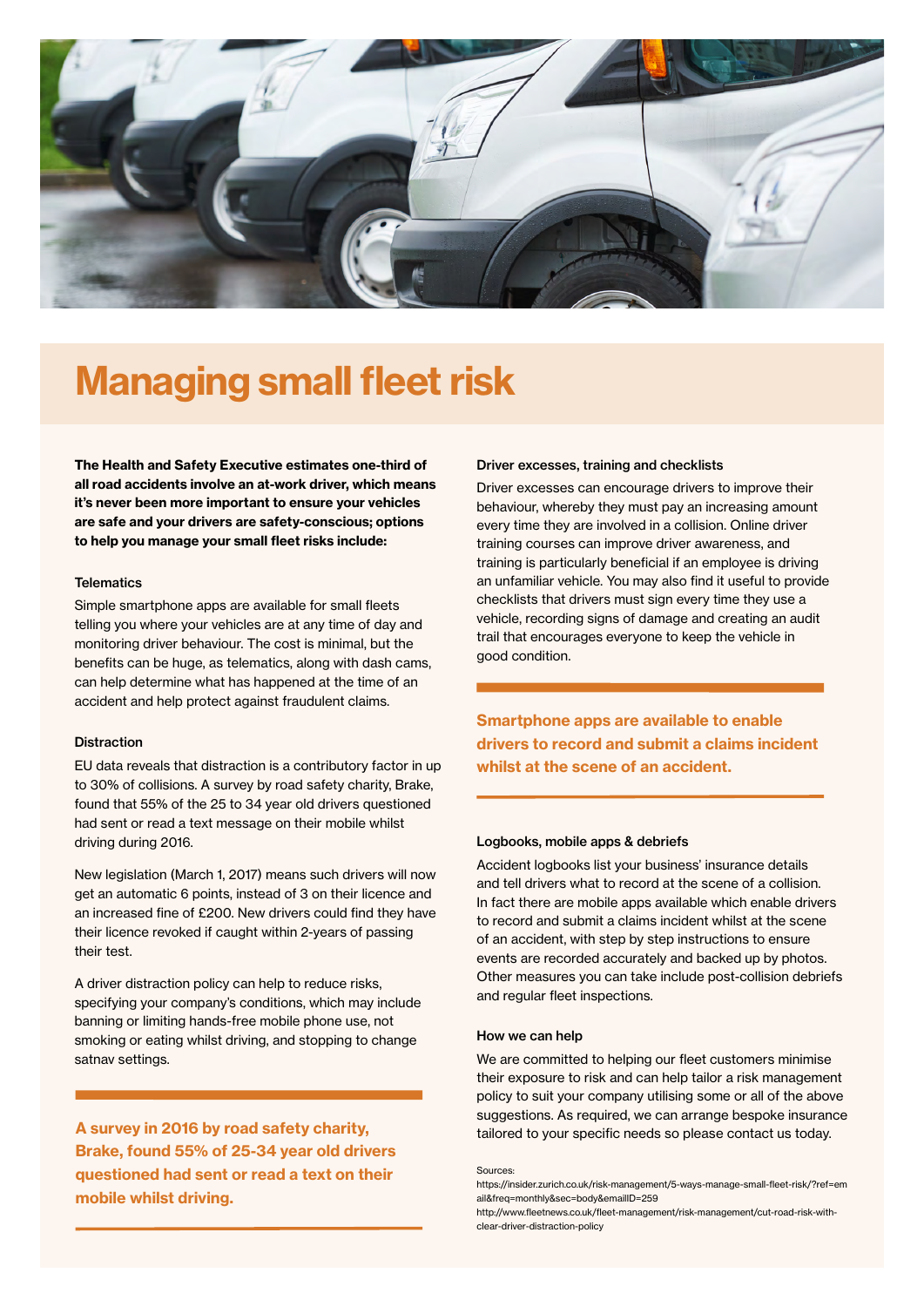

## Insurance premiums on the increase…

On Monday 27th February 2017, Lord Chancellor and Secretary of State of Justice, Liz Truss, announced that those affected by medical negligence, car crashes and other incidents will receive more money following changes to the way lump sum pay-outs are calculated. This has triggered predictions by insurance experts that premiums could rise dramatically.

The measure relates to a calculation called the Discount Rate, which has remained unchanged since 2001. When victims of life-changing injuries are awarded large sum compensation pay-outs, the actual amount they receive is adjusted according to the interest they can expect to earn if they invested it. In finalising the amount, courts apply the Discount Rate, which was set at 2.5%.

From 20th March 2017, the new Discount Rate has been set at minus 0.75%, which means claimants will now receive larger lump sums, putting pressure on insurers to increase premiums. It is estimated that an average comprehensive motor insurance policy will increase by £50-£75, with increases of up to £1,000 for younger drivers and a rise of up to £300 for drivers over 65.

### Insurance premiums for drivers set to rise as the Government revises the injury pay-out scheme.

Top-level representatives from the insurance industry are currently calling for Chancellor Phillip Hammond to make a swift change in the law to stop the change hitting motorists, business and taxpayers before the change becomes reality. As we await reform of the law in this respect, we look at other factors affecting premiums.

### • Global economics

 The uncertainty over Brexit has already reduced the strength of the pound, affecting the cost of motor parts manufactured outside the UK. This, in turn, increases the cost of vehicle repair, affecting the premiums needed to cover future motor claims costs.

### • Insurance premium tax

 Over recent years, the Government has introduced a number of successive increases in insurance premium tax (IPT), directly impacting the amount all customers pay for insurance.

### • Cost of running a business

 Fluctuations in the exchange rate, reduced returns on investments, increased energy costs and regulatory restrictions all affect running costs, resulting in increased premiums for policies such as Public/Products Liability, property, Motor and Employers' liability.

### • Underwriting profit and loss

 Products such as Employers Liability and Public Liability generally run at an underwriting loss, with insurers relying on investment income to generate profits. With falling global interest rates and the Bank of England base rate at an all time low of 0.25%, insurers are under pressure to make an underwriting profit, resulting in increased premiums.

#### How to manage premium change

Despite the external factors affecting premiums, insurers always look at customers on an individual basis to ascertain risk level. As your broker, we will help manage your exposure to risk and source quotations via our panel of insurers to find the optimum product, helping to keep your premiums as competitive as possible.

#### Source:

http://www.telegraph.co.uk/news/2017/02/27/insurance-premiums-young-drivers-could-rise-1000-government/

http://www.insurancehound.co.uk/download/update-insurance-premiums-calculated-28692?publisher=0&utm\_medium=email&utm\_campaign=IH.Editors\_Picks\_HRL.EU.A.U&utm\_ source=IH.DCM.LG.Editors\_Updates

http://www.insuranceage.co.uk/insurance-age/news/2482024/insurers-descend-on-chancellor-to-fight-discount-rate-cut?utm\_medium=email&utm\_campaign=IA.All.A.LU\_15&utm\_ source=IA.DCM.Live\_Updates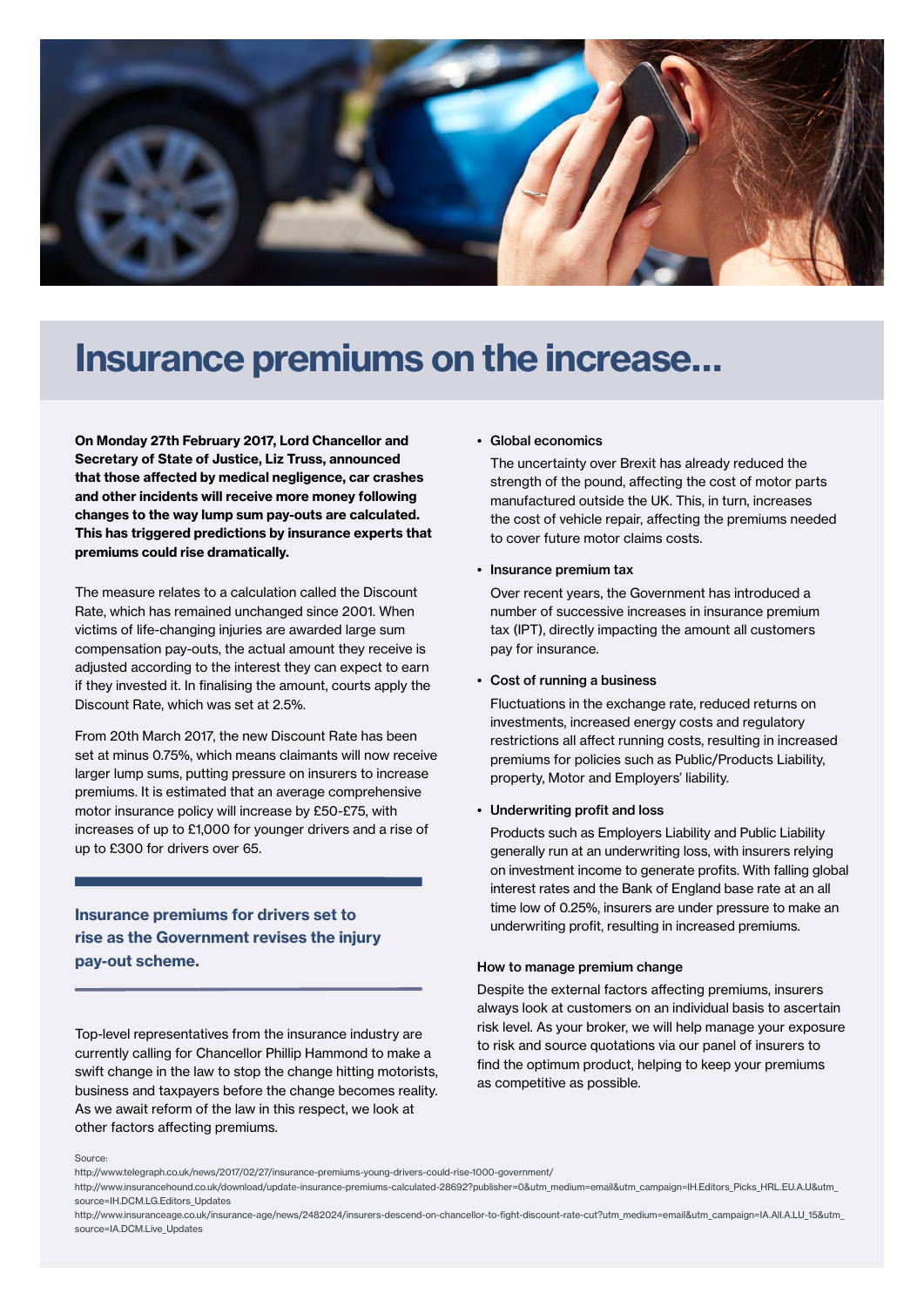

## Landlords! Are you ready for the new energy rules?

The new energy performance regulations have been finalised by the Department for Business, Energy & Industrial Strategy and come into force in England and Wales in 2018, which means landlords should be acting now to ensure they are compliant.

Under the new regulations, landlords will need to meet Minimum Energy Efficiency Standards (MEES), which require a building to have at least an 'E' rating Energy Performance

### Up to half of all landlords still need to assess the risk profile of their property portfolio.

Certificate (EPC). This is based on CO2 emissions for commercial property and fuel costs for domestic property. General awareness of the new MEES is estimated to be low, with up to half of all landlords still needing to assess the risk profile of their property portfolio. In the case of landlords with a large portfolio of properties, it is a dangerous strategy to wait until 2018 to carry out a property review. The changes mean it will be unlawful to rent out a commercial or residential property that does not comply with the new regulations and there will be a financial penalty of up to £4,000 to pay. Failure to comply could also potentially affect the value of the property and damage your reputation.

The first step to take is to assess the current EPC rating for each property in your portfolio. This may pose more of a problem for landlords with smaller portfolios, as they won't have consultants or maintenance teams in place to advise and assist. Such customers will require advice on whether their properties comply and how to instigate the necessary changes and obtain a new EPC. A property with an 'F' or 'G' rating could cause problems.

We can work with you to ensure you have the right property cover for your property portfolio and importantly ensure that you are not under-insuring your risks.

#### Sources:

http://elementsproperty.co.uk/energy-performance-certificates/7-things-you-need-to-know-about-the-2018-epc-changes/

https://insider.zurich.co.uk/industry-spotlight/new-energy-rules-landlords-ready/

https://www.gov.uk/government/organisations/department-of-energy-climate-change

https://www.rla.org.uk/landlord/guides/minimum-energy-efficiency-standards.shtml